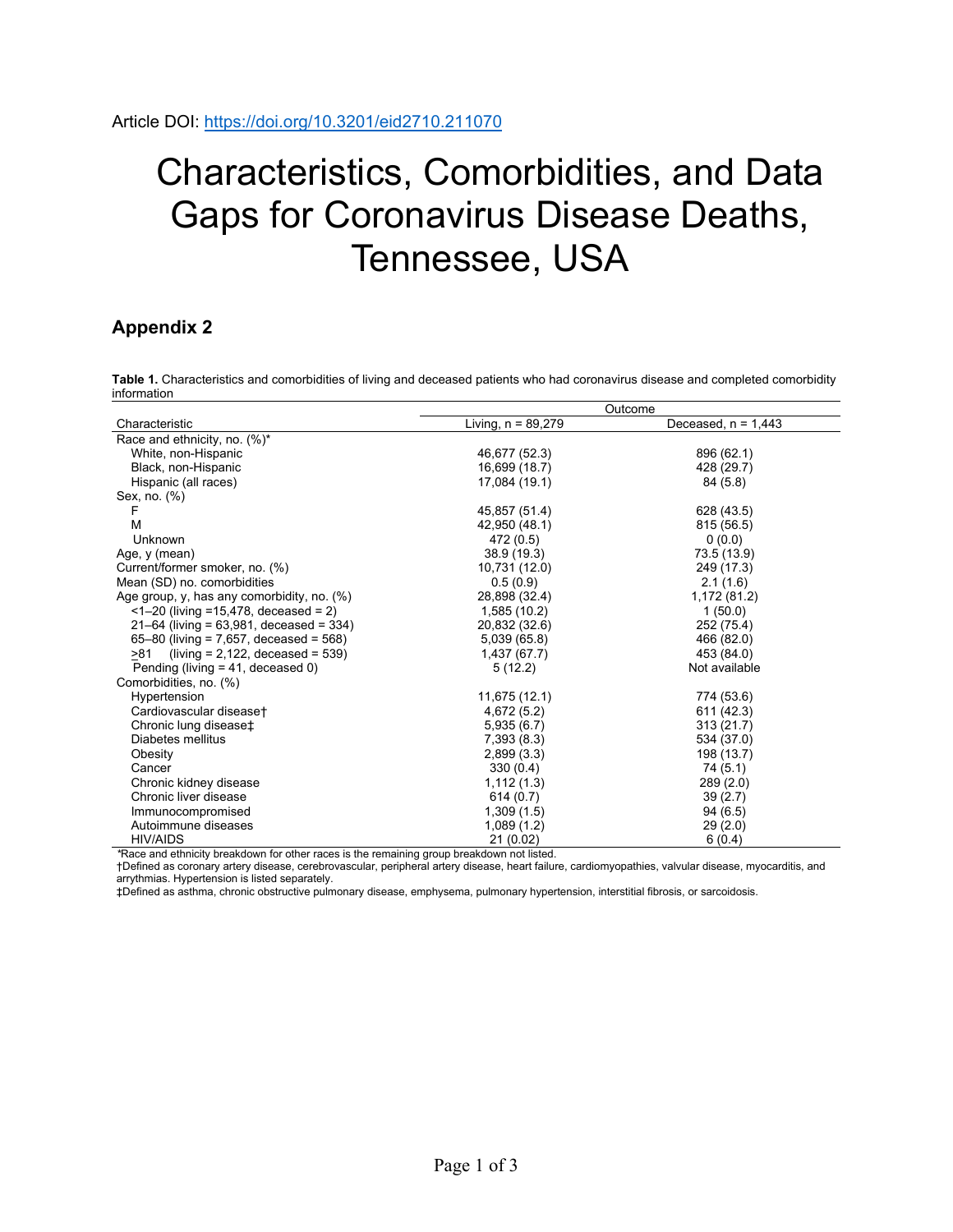| Table 2. Breakdown of race-stratified comorbidities among living and deceased coronavirus disease patients who had comorbidities and |  |  |
|--------------------------------------------------------------------------------------------------------------------------------------|--|--|
| ethnicity information*                                                                                                               |  |  |

|                                            | Living, $n = 80,460$       |                 |             | Deceased, $n = 1,408$ |                 |               |
|--------------------------------------------|----------------------------|-----------------|-------------|-----------------------|-----------------|---------------|
|                                            | Black, non-<br>White, non- |                 | White, non- | Black, non-           |                 |               |
|                                            | Hispanic, n                | Hispanic, $n =$ | Hispanic, n | Hispanic, $n =$       | Hispanic, $n =$ | Hispanic,     |
| Characteristic                             | $= 46,677$                 | 16,669          | $= 17,084$  | 896                   | 428             | n= 84         |
| Median age, y, (interquartile range)       | 40 (25 - 57)               | $37(25 - 52)$   | $32(21-45)$ | 78 (69-86)            | 71 (61-80)      | $63(51 - 73)$ |
| Mean (SD) days to hospitalization          | 4.2(5.6)                   | 3.7(5.3)        | 4.4(4.9)    | 3.6(5.8)              | 3.2(6.5)        | 5.2(4.9)      |
| Mean (SD) days to specimen collection      | 2.3(3.8)                   | 2.3(4.2)        | 2.8(4.7)    | 2.1(4.6)              | 2.3(4.3)        | 3.2(3.9)      |
| Age group, y, median (interquartile range) |                            |                 |             |                       |                 |               |
| $21 - 64$                                  | $0(0-1)$                   | $0(0-1)$        | $0(0-0)$    | $2(0-3)$              | $2(1-3)$        | $1(0-2)$      |
| $65 - 80$                                  | $1(0-2)$                   | $1(0-2)$        | $1(0-1)$    | $2(1-3)$              | $3(1-4)$        | $1(0-2)$      |
| >81                                        | $1(0-2)$                   | $2(1-3)$        | $1(0-2)$    | $2(1-3)$              | $2(1-3)$        | $1(0-2)$      |
| All ages                                   | $0(0-1)$                   | $0(0-1)$        | $0(0-0)$    | $2(1-3)$              | $2(1-3)$        | $1(0-2)$      |
| Comorbidities, no.(%)                      |                            |                 |             |                       |                 |               |
| Current/former smoker                      | 6,543(14.0)                | 2,076 (12.4)    | 1,458(8.5)  | 162(18.1)             | 71 (16.6)       | 8(9.5)        |
| Hypertension                               | 6,908(14.8)                | 3.268(19.6)     | 904(5.3)    | 454 (50.7)            | 280 (65.4)      | 27(32.1)      |
| Cardiovascular disease                     | 3,197(6.9)                 | 974 (5.8)       | 238(1.4)    | 404 (45.1)            | 182 (42.5)      | 14 (16.7)     |
| Chronic lung disease                       | 3,676 (7.9)                | 1,394(8.4)      | 511(3.0)    | 217 (24.2)            | 77 (18.0)       | 11(13.1)      |
| Diabetes mellitus                          | 4,036 (8.7)                | 1,959 (11.7)    | 949(5.6)    | 289 (32.3)            | 200 (46.7))     | 34 (40.5)     |
| Cancer                                     | 239(0.5)                   | 64 (0.4)        | 16(0.1)     | 34(3.7)               | 36(8.4)         | 2(2.4)        |
| Chronic renal disease                      | 695 (1.5)                  | 300(1.8)        | 66(0.4)     | 151 (16.9)            | 124 (28.9)      | 7(8.3)        |
| Chronic liver disease                      | 422(0.9)                   | 94 (0.6)        | 67 (0.4)    | 20(2.2)               | 14(3.3)         | 2(2.4)        |
| Immunocompromised                          | 851 (1.8)                  | 301(1.8)        | 79(0.5)     | 56 (6.3)              | 31(7.3)         | 2(2.4)        |
| Autoimmune diseases                        | 841 (1.8)                  | 144 (0.9)       | 44 (0.3)    | 23 (2.6)              | 5(1.2)          | 0(0)          |

**Table 3.** Breakdown of race-stratified comorbidities for and deceased coronavirus disease patients who had comorbidities and ethnicity information

|                                       | White, non-Hispanic, $n = 896$ |             | Black, non-Hispanic, $n = 428$ |              | Hispanic, all races, $n = 84$ |              |
|---------------------------------------|--------------------------------|-------------|--------------------------------|--------------|-------------------------------|--------------|
|                                       | Standard, $n =$                | Chart. n    | Standard, $n =$                | Chart, $n =$ | Standard, n                   | Chart, $n =$ |
| Characteristic                        | 787                            | $=109$      | 365                            | 63           | $= 74$                        | 10           |
| Age, mean (SD)                        | 76.6 (12.1)                    | 75.8 (12.5) | 69.6 (14.8)                    | 69.4 (14.2)  | 61.3(16.0)                    | 60.8(24.1)   |
| Mean no. comorbidities (SD)           | 1.9(1.5)                       | 2.7(1.4)    | 2.2(1.5)                       | 3.1(1.7)     | 1.2(1.3)                      | 2.4(1.4)     |
| Mean no. days to hospitalization (SD) | 2.6(5.3)                       | 2.7(4.4)    | 2.7(6.4)                       | 2.5(4.2)     | 4.2(4.8)                      | 4.2(5.0)     |
| Mean (SD) days to specimen collection | 2.0(4.6)                       | 2.5(4.1)    | 2.2(4.3)                       | 2.5(4.0)     | 3.2(3.9)                      | 3.5(4.4)     |
| Current/former smoker, no. (%)        | 127(16.1)                      | 35(32.1)    | 52(14.3)                       | 19 (30.2)    | 7(9.5)                        | 1(10.0)      |
| Comorbidities, no. (%)                |                                |             |                                |              |                               |              |
| Hypertension                          | 371 (47.2)                     | 83 (76.2)   | 227 (62.2)                     | 53(84.1)     | 21(28.4)                      | 6(60.0)      |
| Cardiovascular disease                | 343 (43.6)                     | 6(56.0)     | 148 (40.6)                     | 34 (55.0)    | 9(12.2)                       | 5(50.0)      |
| Chronic lung disease                  | 187 (23.8)                     | 30(27.5)    | 56 (15.3)                      | 21(33.3)     | 8(10.8)                       | 3(30.0)      |
| Diabetes mellitus                     | 255 (32.4)                     | 34 (31.2)   | 167 (45.8)                     | 33(52.4)     | 28 (37.8)                     | 6(60.0)      |
| Cancer                                | 20(2.5)                        | 13 (11.9)   | 30(8.2)                        | 6(9.5)       | 2(2.7)                        | 0(0)         |
| Chronic renal disease                 | 125 (15.9)                     | 26 (23.9)   | 102 (28.0)                     | 22(34.9)     | 5(6.8)                        | 2(20.0)      |
| Chronic liver disease                 | 17(2.2)                        | 3(2.8)      | 12(3.3)                        | 2(3.2)       | 2(2.7)                        | 0(0)         |
| Immunocompromised                     | 47(6.0)                        | 9(8.3)      | 24(6.6)                        | 7(11.1)      | 1(1.4)                        | 1 (10.0)     |
| Autoimmune diseases                   | 19 (2.4)                       | 4(3.7)      | 2(0.6)                         | 3(4.8)       | 0                             | 0            |